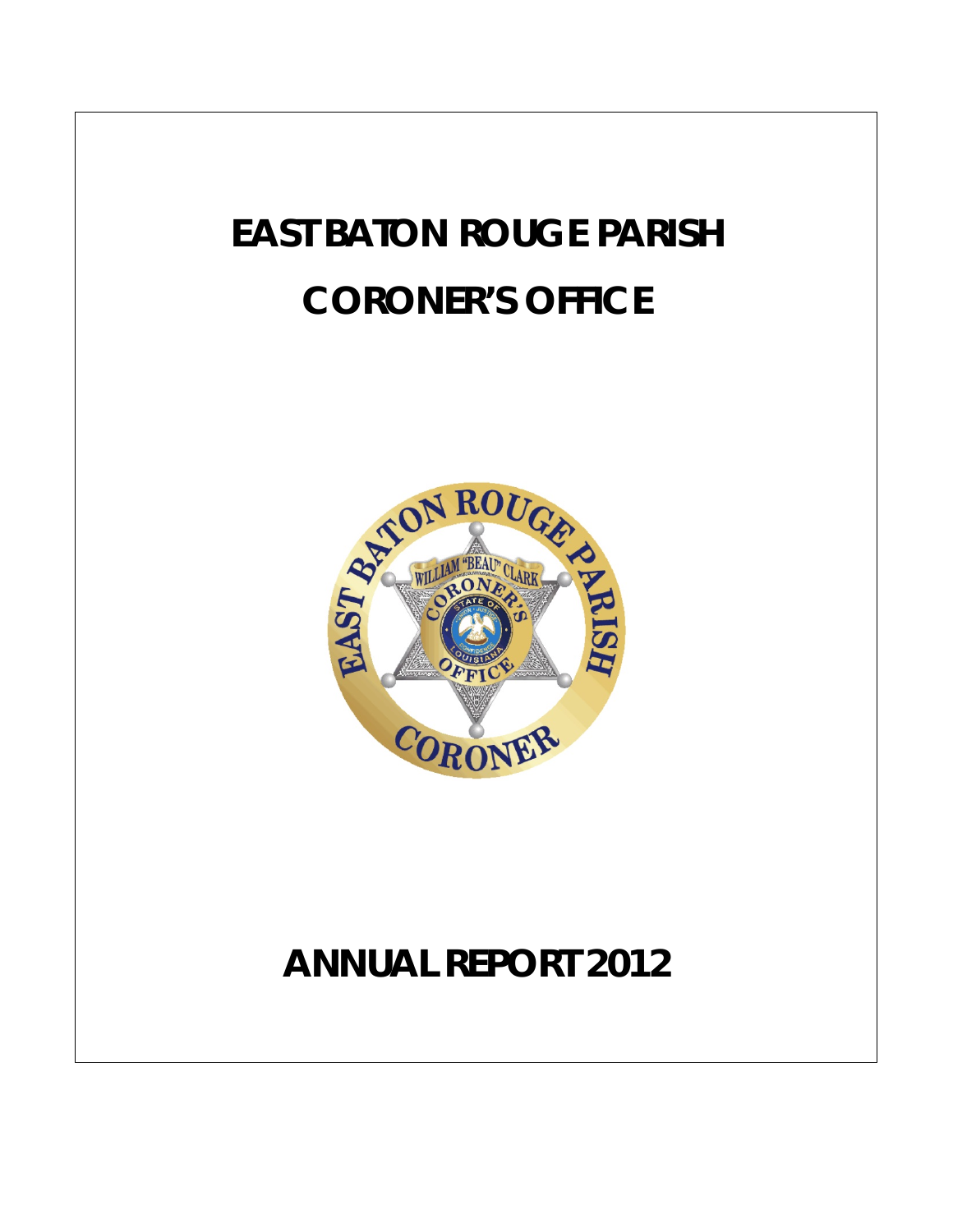## **Table of Contents**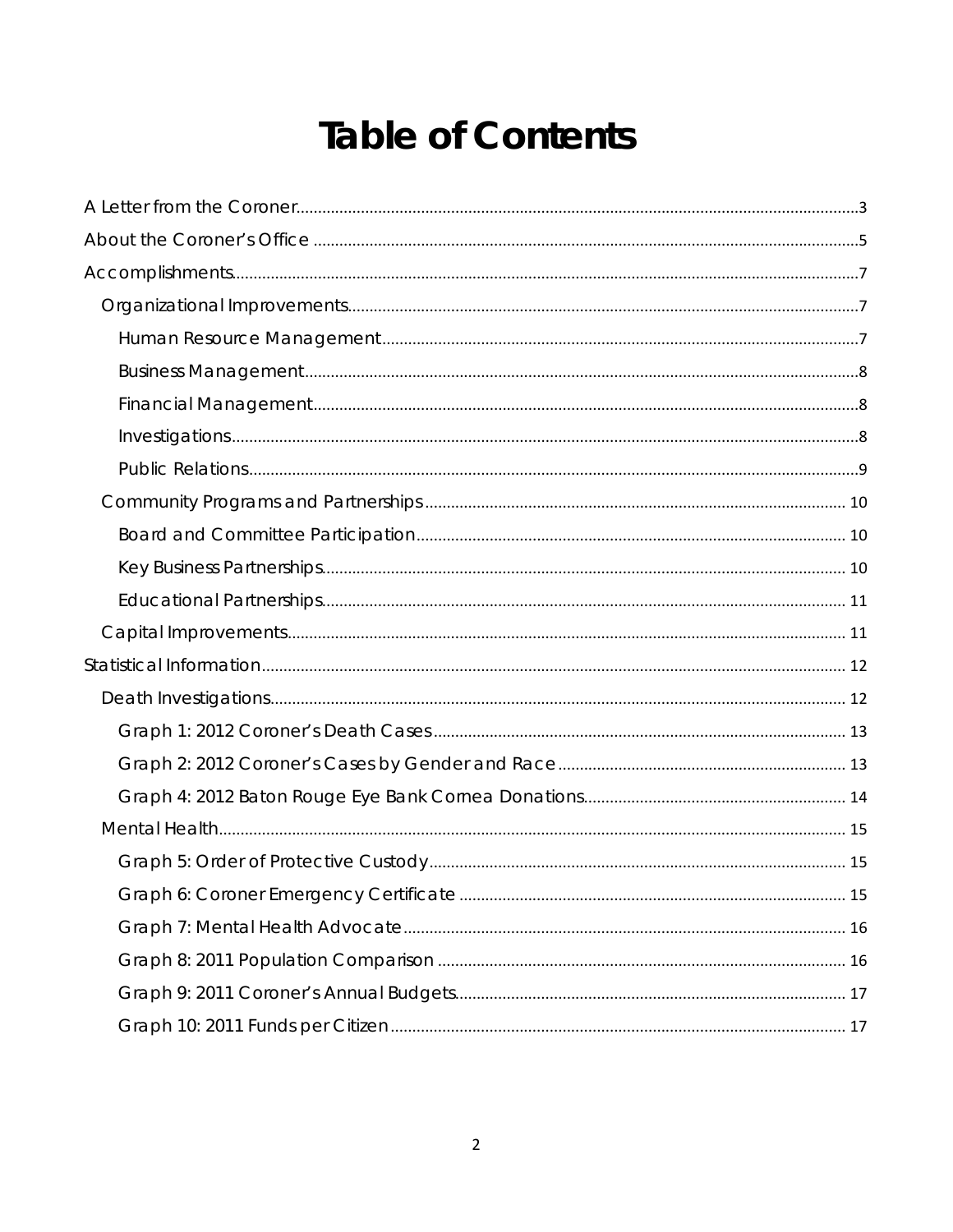

## <span id="page-2-0"></span>**A Letter from the Coroner**

To the Citizens of East Baton Rouge Parish:

Enclosed you will find the Coroner's Report for 2012. When I ran for Coroner in 2011, my platform was based on four fundamental goals for the East Baton Rouge Parish Coroner's office:

- Dignity for the Deceased
- Compassion for the Family
- Service to Law Enforcement
- Integrity of the Office

I promised you that I would work on your behalf to make the East Baton Rouge Parish Coroner's Office an office of which we can all be proud. As our first year comes to a close, I am pleased to report that we have made great strides in accomplishing our goals. The following are some of our accomplishments for 2012:

- I reorganized the office along functional lines of investigation and office administration
- I created the first ever Business and Strategic Plans
- I added coroner investigators and decreased administrative staff
- Our five investigators graduated from the St. Louis School of Medicine Medicolegal Death Investigation Course
- Our Coroner Investigators were Peace Officer Standards of Training (P.O.S.T.) trained and certified
- All staff were commissioned by the Secretary of State and received professional uniforms and badges
- We implemented investigative tools such as on-scene urine test kits and blood transfer devices
- We implemented electronic processing of death certificates
- We revised and enhanced the Disaster Preparedness Plan
- We provided expert testimony in the Louisiana Criminal Court System
- I enforced the indigent person cremation statute, reducing the outlay of tax dollars by \$13,895
- In accordance with the Louisiana Statutes, we maximized collection of revenue collecting \$218,225
- I introduced a new Regional Autopsy Program for the parishes surrounding East Baton Rouge Parish
- We donated 45,904 prescription drugs to St. Vincent De Paul Community Pharmacy
- I enlarged investigator's squad room
- We installed a security alarm system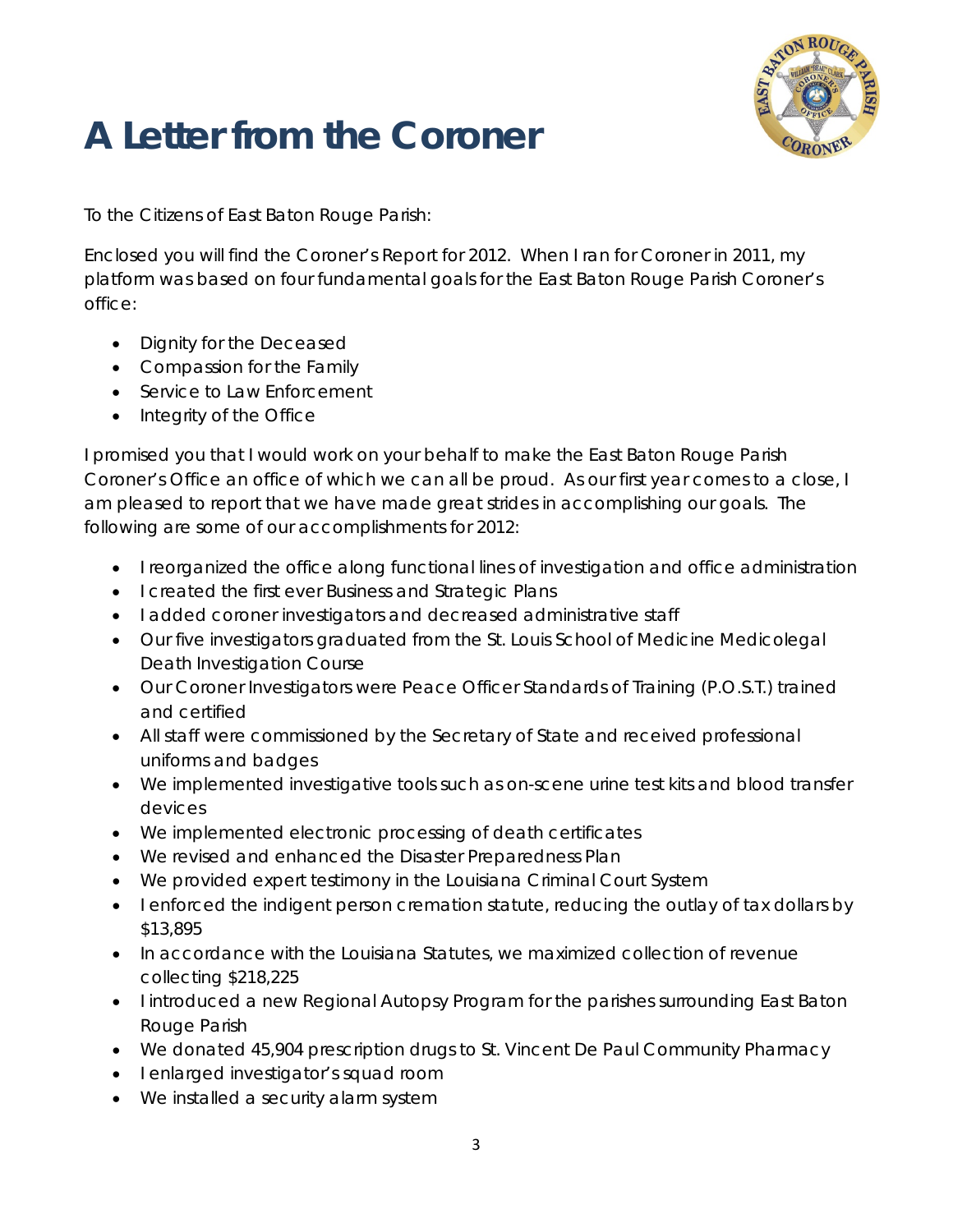- We constructed a family consultation room to conduct mental health assessments, transfer personal property and host meetings of a sensitive nature
- Using Louisiana Department of Health and Hospitals (DHH) grant money, we purchased and installed an additional walk-in cooler for use in the event of mass disaster
- In collaboration with East Baton Rouge Parish law enforcement agencies, we cleared 395 warrants
- I served on twelve boards and committees and identified 10 key business partnerships and 5 educational partnerships

While we accomplished much in 2012, there is more to be done in the coming years to make the Coroner's Office a model for other coroner's offices in the state, region and the nation.

I pledge to continue to give you a 100% effort and to keep abreast of the latest technology that we can implement to fulfill the promises I made when you saw fit to elect me. I understand that my staff and I are servants of this community and I pledge to be a good steward of your tax dollars.

Thank you for your support,

William "Beau" Clark, M.D.

East Baton Rouge Parish Coroner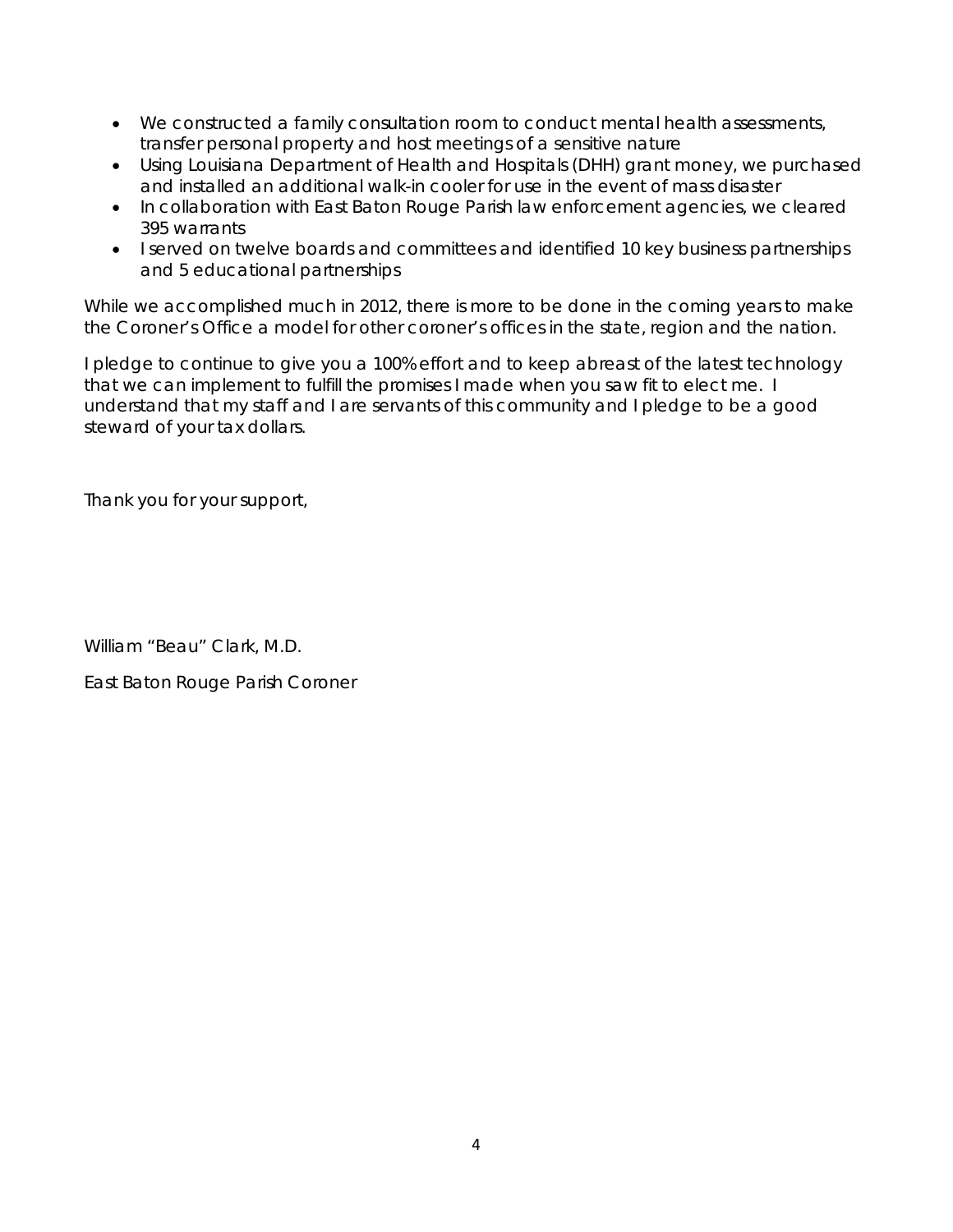### <span id="page-4-0"></span>**About the Coroner's Office**

As of 2004, of the 2,342 death investigation offices in the United States, 1,590 are coroner's offices. Of those, only 82 serve jurisdictions of more than 250,000 people. Qualifications for coroners are set by individual states and counties/parishes in the U.S. and vary widely. In many jurisdictions, little or no training is required, even though a coroner may overrule a forensic pathologist in naming a cause of death. Because of the differences between jurisdictions, the terms "coroner" and "medical examiner" are defined differently from place to place. In some places, stringent rules require that the medical examiner be a forensic pathologist. In others, the medical examiner must be a physician, though not necessarily a forensic pathologist or even a pathologist. General practitioners, obstetricians, and other types of physicians with no experience in forensic medicine have become medical examiners. In the U.S., the terms "coroner" and "medical examiner" vary widely in meaning by jurisdiction, as do qualifications and duties for these offices. Local laws define the deaths a coroner must investigate, but most often include those that are sudden, unexpected, suspicious, violent, or have no attending physician. In some places in the United States, a coroner has other special powers, such as the ability to arrest the sheriff.

According to Louisiana Revised Statute 13:5701, in each parish, there shall be a coroner. Except for the parish of Orleans, he shall be elected at the gubernatorial election, shall serve for a term of four years, and shall take office and begin his term on the fourth Monday in March following election. The coroner shall be a conservator of the peace. Louisiana Revised Statute 13:5704 states, the coroner shall be a physician licensed by the Louisiana State Board of Medical Examiners to practice medicine in the state of Louisiana. This requirement shall be waived in any parish in which no licensed physician qualifies to run for the office. The coroner shall be a resident of the parish. However, a licensed physician who is not a resident of the parish but who maintains a full-time medical practice at a principal medical office facility in the parish may qualify for and hold the office. Each coroner may appoint one or more deputy or assistant coroners to perform his duties, who need not be residents of the parish. However, any person appointed as a deputy or assistant coroner, who is not a resident of the parish, shall be a licensed physician. They shall possess the same qualifications as the coroner and be paid by the coroner appointing them or by arrangement with the parish governing authority if the coroner is on a salary basis. A person may serve as a deputy or assistant coroner on a part-time basis in more than one parish. The tenure of the appointment shall be determined by the appointing coroner but shall not be longer than the coroner's term of office. The coroner shall be responsible for the acts of his deputy or assistant coroners. The coroner may appoint any necessary secretaries, stenographers, clerks, technicians, investigators, official photographers, or other helpers. The salaries of these employees shall be paid by the coroner out of his fees or by arrangement with the parish governing authority if the coroner is on a salary basis.

The East Baton Rouge Coroner's Office is a governmental agency whose jurisdiction includes mental health investigation, medicolegal death investigation, forensic pathology services, and sexual assault investigation in collaboration with Sexual Trauma Awareness and Response Center. The Coroner's Office is a state constitutional office and is funded by the East Baton Rouge City-Parish Government. William "Beau" Clark, M.D. was inaugurated as Coroner on March 26, 2012 and is elected to a four year term.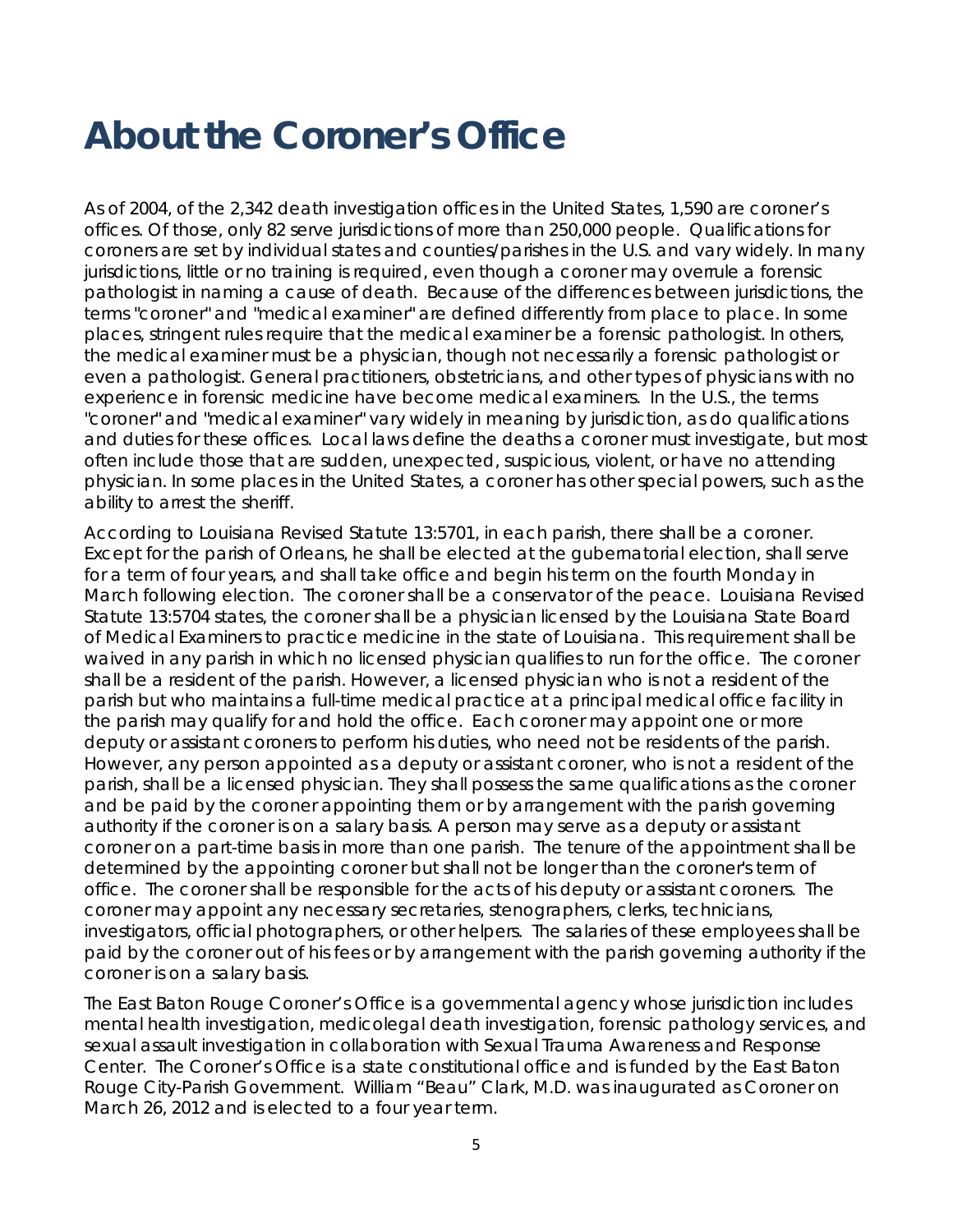## **Organizational Chart**



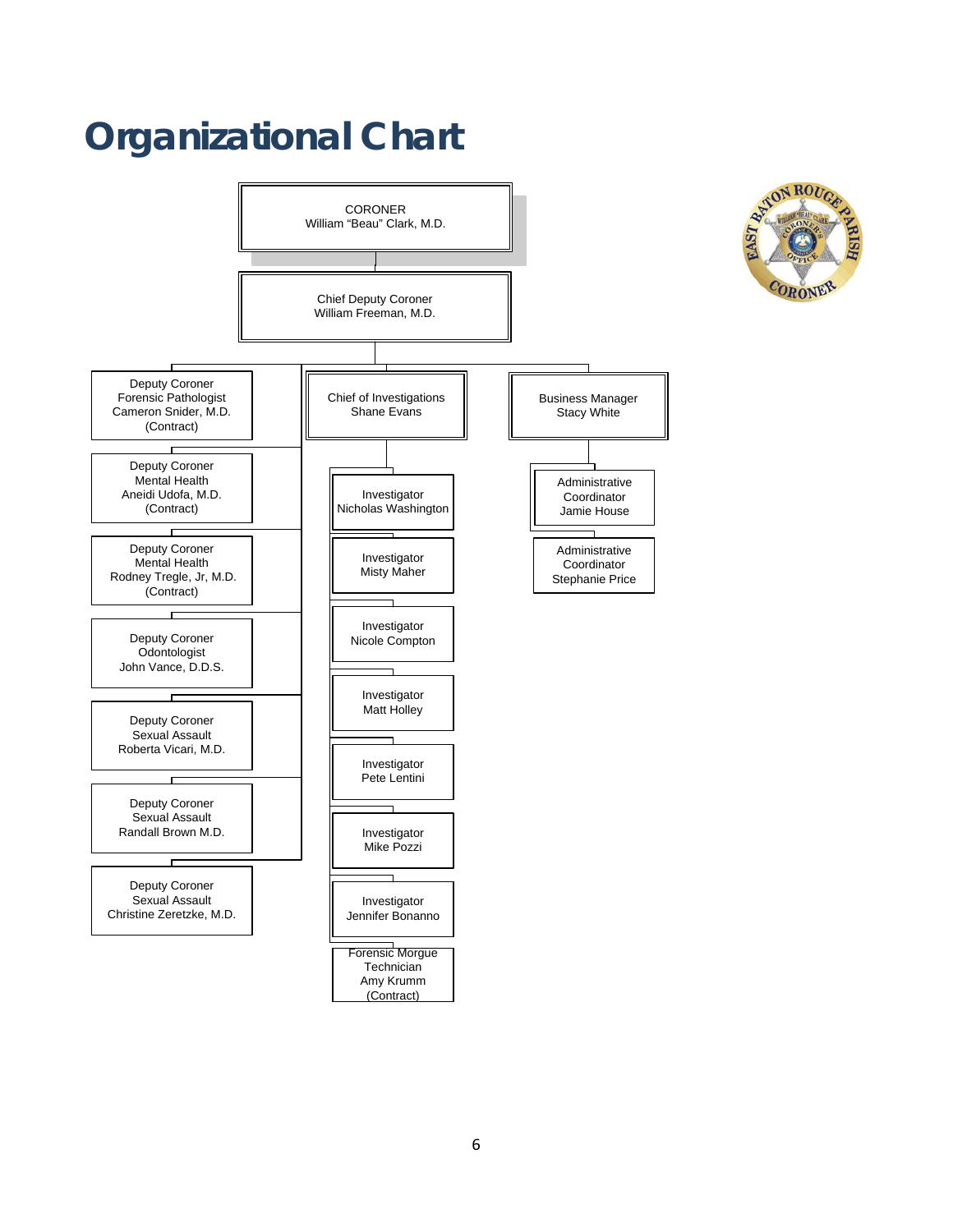## <span id="page-6-0"></span>**Accomplishments**

### <span id="page-6-1"></span>Organizational Improvements

#### <span id="page-6-2"></span>**Human Resource Management**

One of the most important improvements made to the organization was increasing the number of full-time employees who investigate death. Upon taking office, there were three full time investigators, and within five months the number of investigators increased to seven, decreasing scene response time and increasing quality.

We retained a Human Resources Consultant and conducted an extensive assessment to increase compliance within the existing human resource model. The employee handbook and employee job descriptions were revised to achieve compliance with employment law and best practices and disseminated. A Fair Labor Standards Act (FLSA) exemption analysis was conducted on each job description and appropriate changes were completed to achieve compliance. The Annual Equal Employment Opportunity Policy Statement and necessary labor law posters were appropriately posted throughout the office. Legally compliant employee personnel files were constructed for active and inactive employees as well as independent contract staff. An enhanced comprehensive organizational chart was developed and disseminated. On-boarding, separation and inventory logs were developed and implemented for employee tracking.

Electronic versions of enrollment materials were distributed to employees. An electronic version of a Human Resource Employee Master Information file was developed; a Human Resource Information System is being developed and implemented in 2013. A U.S. Department of Homeland Security Employment Eligibility Verification analysis was conducted and the necessary changes were made to comply with federal and state regulations.

An Employee Performance Management and Evaluations process was developed and will be implemented January 2013. Dr. Clark began hosting routine bi-weekly staff meetings in April and by December hosting monthly meetings.

By the end of December 2012, five employees had attended the St. Louis School of Medicine Medicolegal Death Investigation Course. The remaining investigative employees are scheduled to attend in 2013. In addition, investigators have received Peace Officer Standards and Training (P.O.S.T.) training and are certified.

All staff received professional uniforms and investigative staff received badges and Louisiana Commissions through the Louisiana Secretary of State.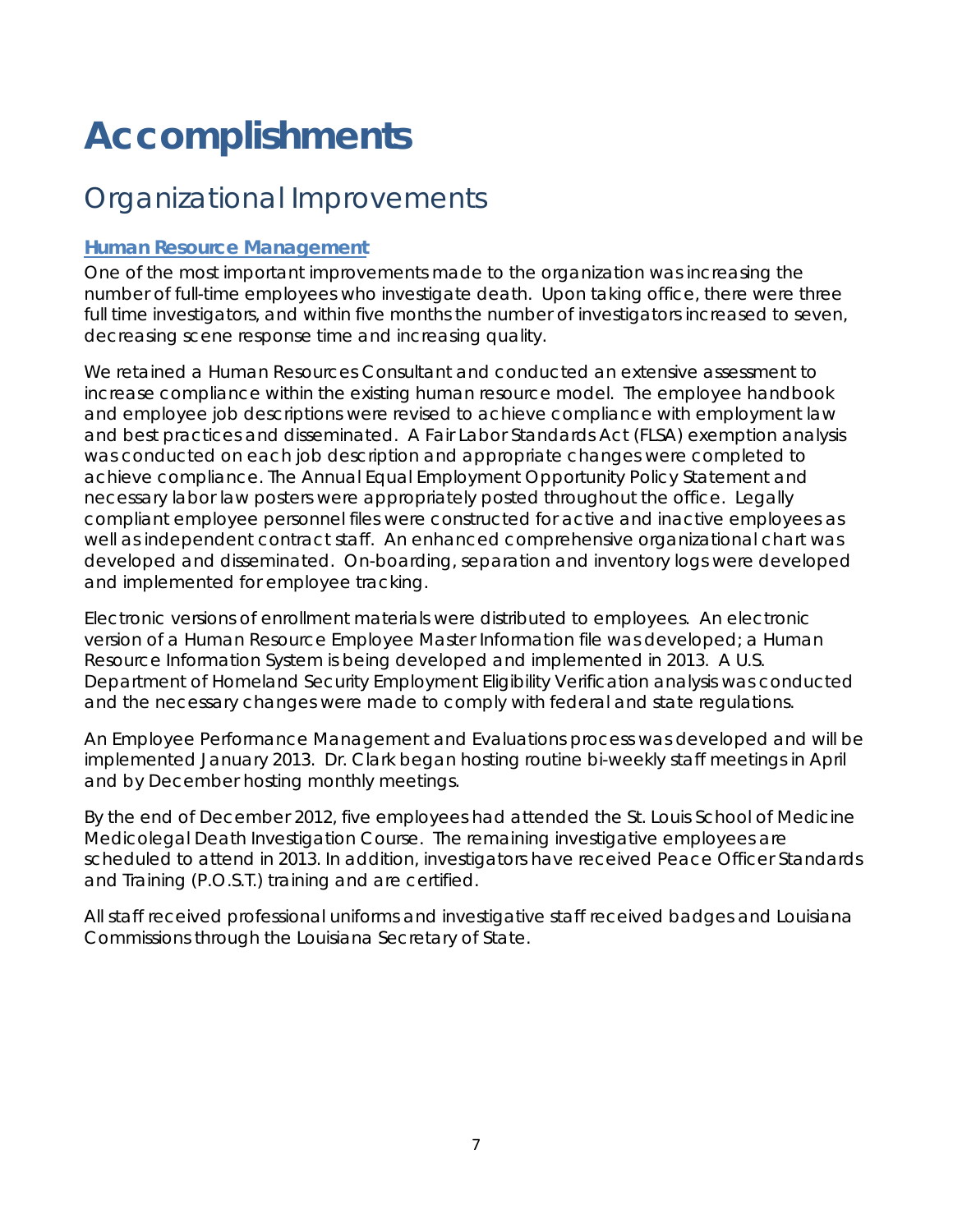#### <span id="page-7-0"></span>**Business Management**

The East Baton Rouge Parish Coroner's Office Business Plan was completed in November, 2012 and the Strategic Plan was completed in December, 2012.

Beginning in April, 2012, monthly management and investigation reports were developed and implemented. These reports include benchmarking which allow the executive team to analyze outcomes.

Information technology, including computer hardware, have been inventoried and updated to provide to the staff with the tools and resources needed to successfully perform their duties.

#### <span id="page-7-1"></span>**Financial Management**

A Fee Schedule was established and implemented utilizing Louisiana Revised Statutes as reference.

The original 2012 budget was reviewed and analyzed. An addendum budget and capital needs request were prepared. Revised revenue projections were prepared for 2012. The budget was analyzed every month for current and year to date expenditures and revenue.

The final approved 2012 budget was \$1,504,250. A budget supplement was approved midyear for \$100,000 to purchase three new vehicles, install a security system and purchase necessary investigative and pathological supplies. The change in administration accounts for the difference in budgeted compared to actual expenses for 2012. The final 2012 expenditures totaled \$1,750,743.

Revenue collections in excess of general City Parish funds totaled \$218,225.

#### <span id="page-7-2"></span>**Investigations**

A draft Investigative Policy and Procedure manual was developed and will be implemented in 2013. Investigative tools such as blood transfer devices, on-scene urine test kits, a property drop box and secure safe room were added to manage quality, security and timeliness.

The office implemented the Louisiana Electronic Event Registration System. This system is used to expedite the processing of death certificates for the citizens of East Baton Rouge Parish. Dr. Clark advocated for its use by funeral homes and related healthcare professionals.

The Disaster Preparedness Plan was reviewed, revised, and enhanced. The plan was successfully implemented during Hurricane Isaac.

Appropriate and necessary Personal Protective Equipment was purchased for the investigative staff.

Per Louisiana law, Dr. Clark has taken an active role in providing expert testimony in cases presented in the Louisiana court system.

Upon Dr. Clark's analysis of the existing process for handling the disposition of paupers and examination of Louisiana Law directing those efforts, Dr. Clark modified the East Baton Rouge Parish Coroner's Office pauper cremation process. The current procedure allows for reimbursement of taxpayer dollars when any person chooses to claim the cremated ashes of a pauper. This provides friends and family with a means to recover their loved one's ashes,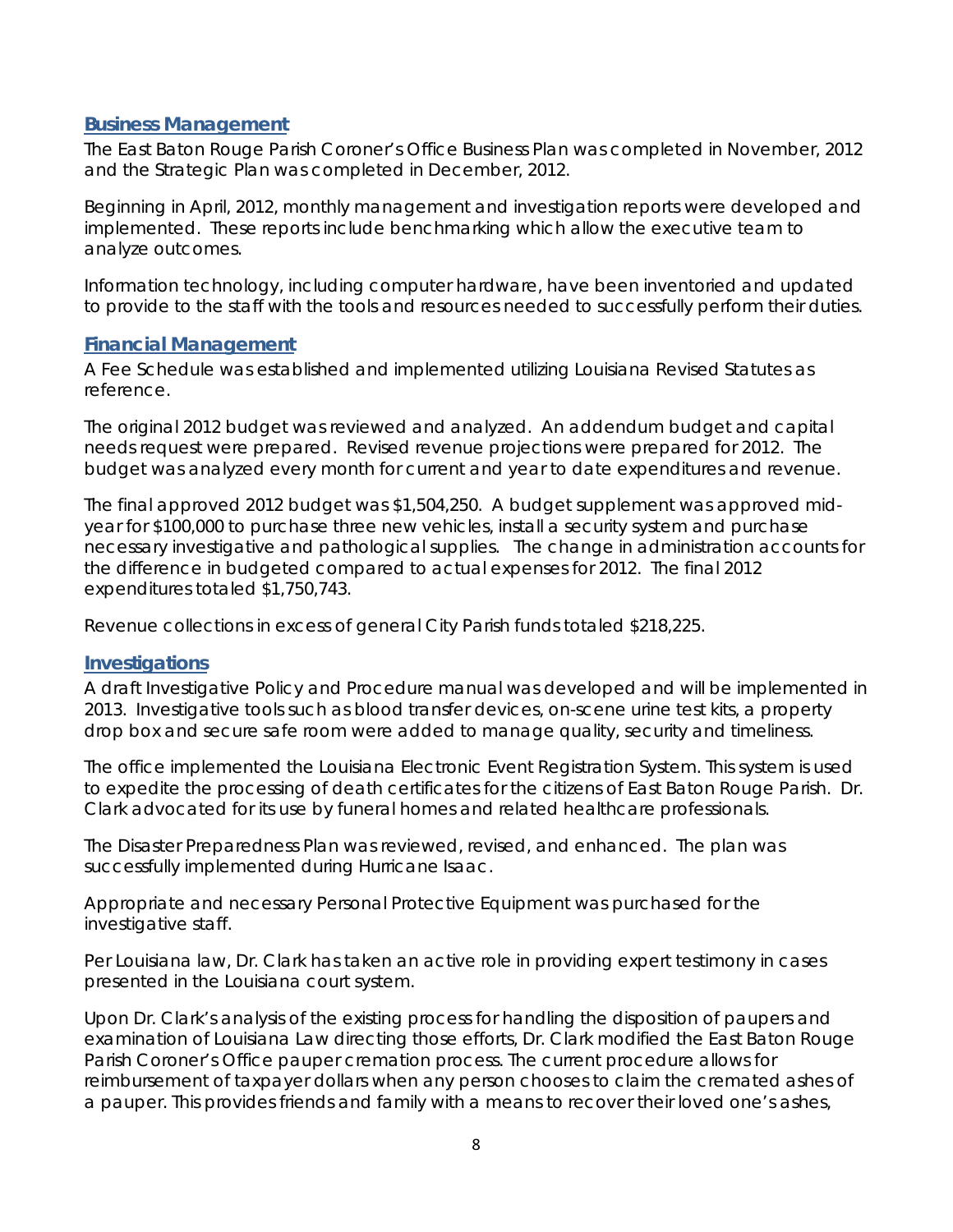while still protecting taxpayer interests and also ensuring that true paupers are handled with dignity and respect. Unclaimed ashes are spread at the Historic Magnolia Cemetery in Baton Rouge in a specially designated area during a solemn ceremony attended by the Coroner and his staff.

In June of 2012, a Forensic Pathologist was contracted to conduct all autopsies performed at the East Baton Rouge Parish Medical Forensic Facility. One independent Forensic Morgue Technician assists the Forensic Pathologist in preparing and performing autopsies. Clinical interns are utilized to assist as needed and receive education and introduction to forensic science. A transcription service was implemented to decrease the time from autopsy to completed report.

The Regional Autopsy Program was started in June. The program is intended to serve the parishes surrounding the Capital Area and provides a local fee for service in a timely manner to surrounding municipalities. This program provides a service to other parishes.

Part of the investigative process is to collect, inventory and review prescription medications for clues to the decedent's chronic diseases. The medications are subsequently donated to the St. Vincent De Paul Community Pharmacy and distributed to the community to prevent chronic disease.

#### <span id="page-8-0"></span>**Public Relations**

Dr. Clark presented education and information to the following Community Partners in 2012, which was related to the Coroner's Office and its jurisdiction:

- o East Baton Rouge Parish home health agencies
- o East Baton Rouge Parish hospice agencies
- o East Baton Rouge Parish acute care hospitals
- o East Baton Rouge mental health facilities
- o East Baton Rouge Parish funeral homes
- o Rotary Club of Zachary
- o Louisiana Homicide Investigators Conference
- o Louisiana State University
- o Annual Industrial Fire, Safety, and Security Conference
- o East Baton Rouge Parish Chamber of Commerce
- o Sexual Trauma and Assault Response Center "Walk A Mile in Her Shoes"
- o "Spotlight on 5 with Councilwoman Ronnie Edwards" on Metro 21 television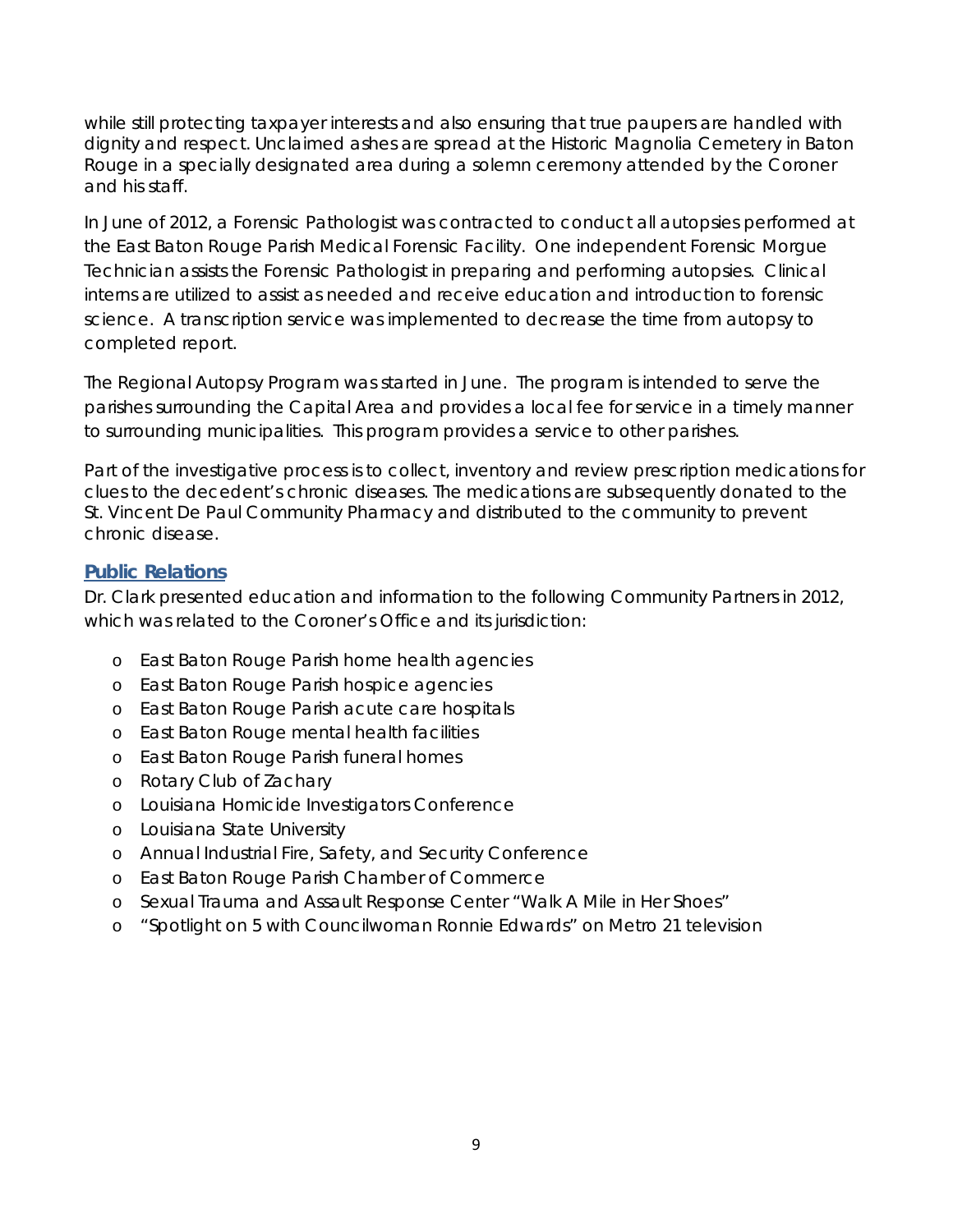### <span id="page-9-0"></span>Community Programs and Partnerships

#### <span id="page-9-1"></span>**Board and Committee Participation**

Dr. Clark actively participates or appoints a representative for the following local, regional and statewide boards and committees:

- o Louisiana Organ Procurement Agency (LOPA), Coroner's Committee
- o Baton Rouge Regional Eye Bank
- o Sexual Trauma Awareness and Response Center (STAR)
- o State of Louisiana Child Death Review Panel
- o State of Louisiana Regional Maternal and Child Health, Fetal Infant Mortality Review and Child Death Review Case Review Team
- o Baton Rouge Crisis and Intervention, Local Outreach to Suicide Survivors (LOSS)
- o Capital Area Adult Behavioral Health Addiction Recovery Unit Meeting
- o Baton Rouge Victims Crime Unit
- o The East Baton Rouge Parish Mayor's Office of Homeland Security & Emergency Preparedness
- o State of Louisiana Healthcare Emergency Preparedness Coalition for Region 2 Hospitals
- o President-Elect of the Capital Area Medical Society
- o Member of the Louisiana State Medical Society

#### <span id="page-9-2"></span>**Key Business Partnerships**

The East Baton Rouge Parish Coroner's Office partners with the following entities to initiate and improve relationships to better serve the citizens of East Baton Rouge Parish:

- o Local, regional and statewide law enforcement agencies
- o Local, regional and statewide public safety agencies
- o Louisiana Department of Health and Hospitals, Office of Vital Statistics
- o Capital Area and surrounding parish funeral homes
- o East Baton Rouge Parish acute care hospitals
- o East Baton Rouge Parish hospice agencies
- o East Baton Rouge Parish nursing homes
- o East Baton Rouge Parish Mental Health Advocate
- o Accidental Death Support Group
- o Baton Rouge Area Violence Elimination (BRAVE)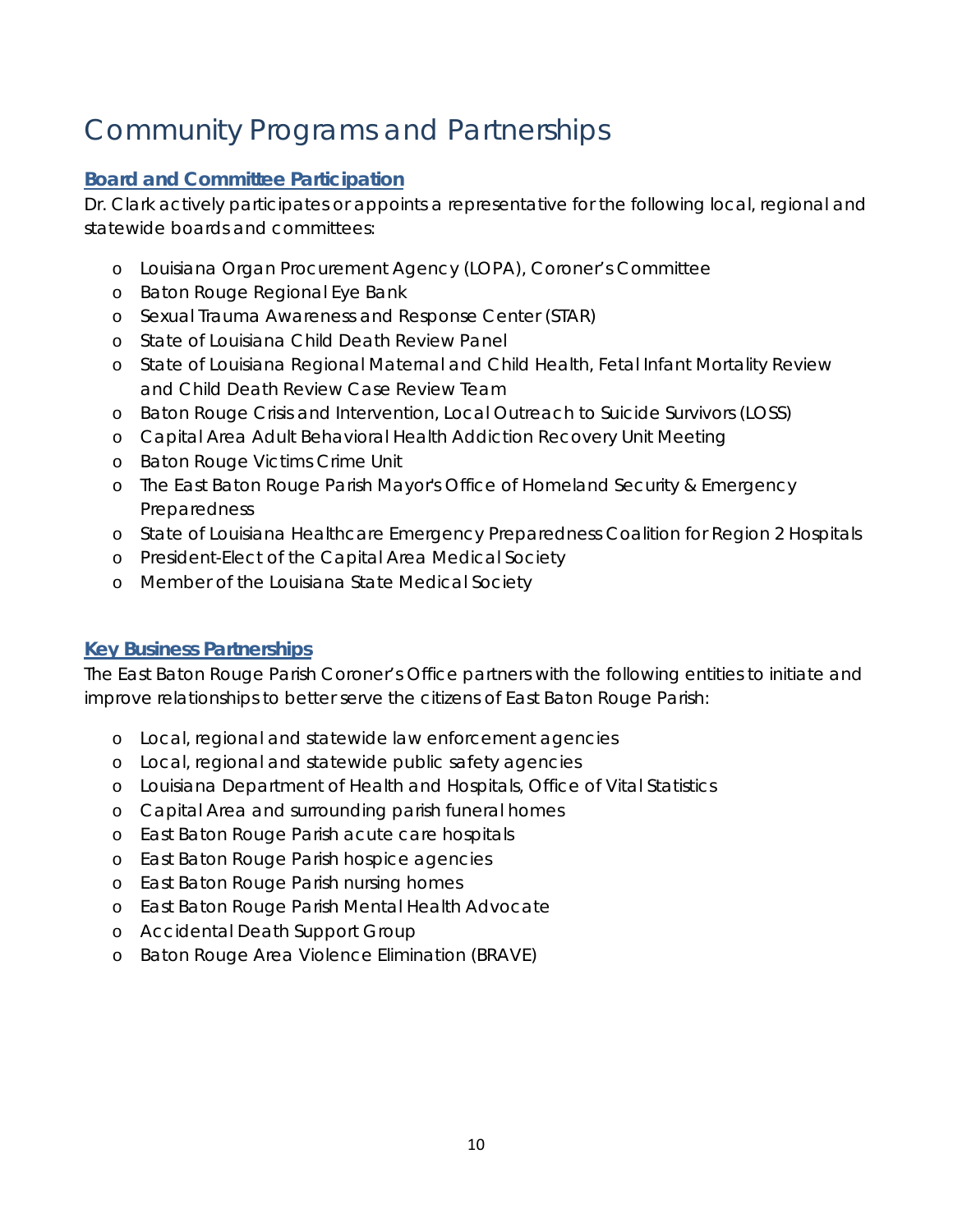#### <span id="page-10-0"></span>**Educational Partnerships**

The East Baton Rouge Parish Coroner's Office partners with the following institutions to educate students in the area of death investigation and forensic science:

- o Louisiana State University Emergency Medicine Residency Program
- o Louisiana State University Pre-Medicine Program
- o Our Lady of the Lake College Internship
- o Central High School Sports Medicine Program
- o East Baton Rouge Parish Emergency Medical Services Program
- o Baton Rouge Community College

### <span id="page-10-1"></span>Capital Improvements

Building improvements included construction of a private family conference room to conduct mental health assessments, transfer personal property and host meetings of a sensitive nature.

The investigative squad room was enlarged to accommodate the increased investigative staff and the necessary equipment. This enabled the office to have a private waiting area outside of the administrative offices to host family conferences or related meetings.

The East Baton Rouge Parish Coroner's Office received additional storage and cooling equipment from Lane Regional Medical Center as a part of the Health and Human Services Grant which funded Hospital Preparedness. The Louisiana Hospital Association, on behalf of Louisiana Department of Health and Hospitals, administered and distributed the grant funds to Lane Regional Medical Center in Zachary. Lane received \$40,000 to assist the East Baton Rouge Parish Coroner's Office to prepare for mass disaster events by increasing the storage capacity and expanding cooling equipment. The largest portions of the funds were used to purchase and install an additional walk-in cooler. This purchase increases the number of walkin coolers to three, which increases storage capacity from 12 to 40 decedents.

Remaining funds from the Louisiana Hospital Association grant were used to purchase two automatic Stryker stretchers which allow the Coroner's Investigators to quickly and easily transport decedents, the ability to efficiently manipulate decedent racks with the use of an electric lift and to increase the storage capacity by purchasing additional racks and trays. One existing stretcher received the necessary maintenance to keep the equipment in working condition.

Three new vehicles added to Coroner's vehicle fleet - one investigator van, one utility vehicle sprint truck, and one administrative pool car. Three non-functional vehicles were forwarded to East Baton Rouge Parish surplus and were subsequently auctioned. All new vehicles were outfitted with proper markings, emergency lights and sirens.

The following improvements were installed to enhance security for the facility:

- o Security alarm system was installed throughout the facility
- o Cooler alarms and monitoring system
- o Remote garage door openers in all investigator vehicles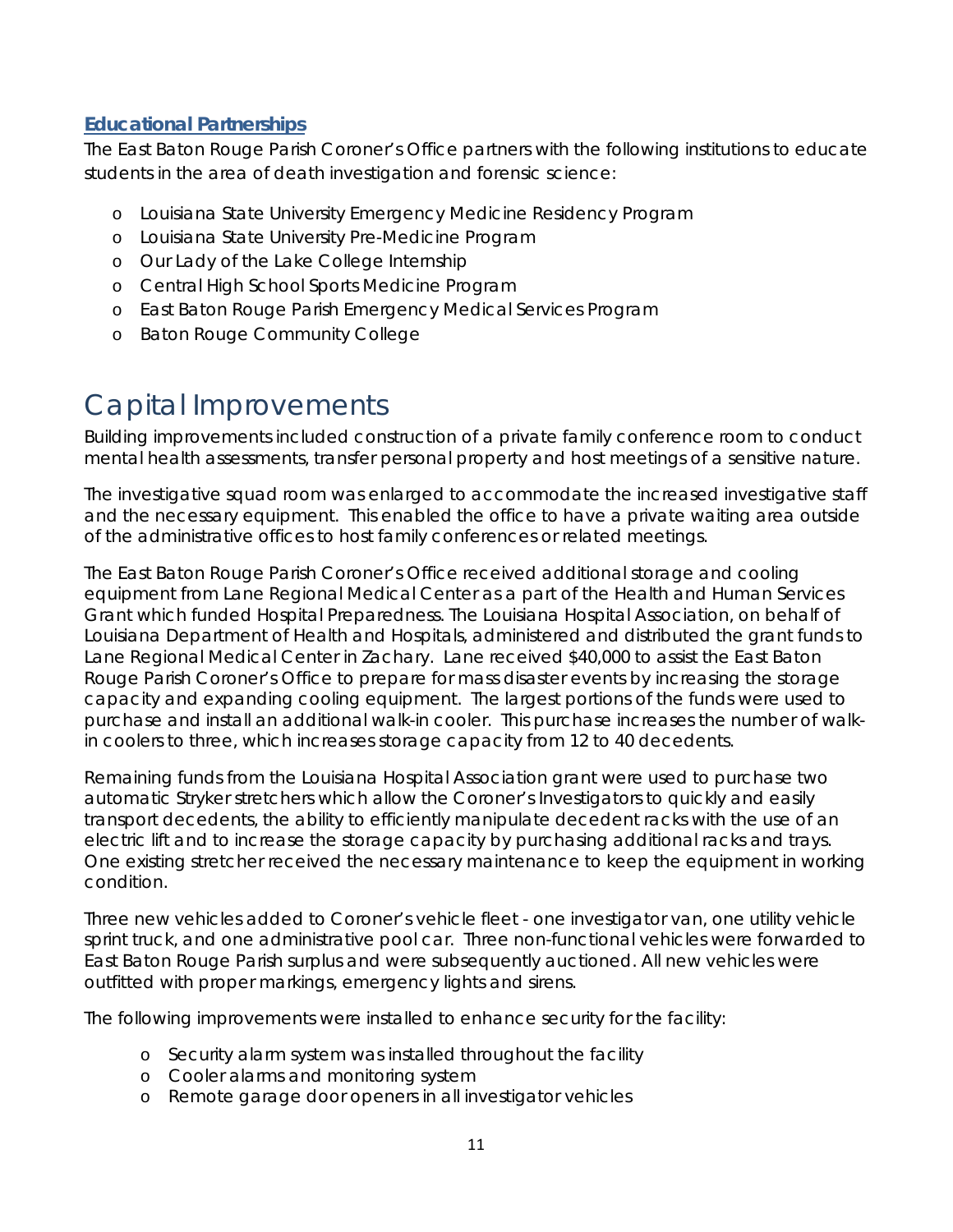## <span id="page-11-0"></span>**Statistical Information**

### <span id="page-11-1"></span>Death Investigations

|                                              | <b>Total</b>   |
|----------------------------------------------|----------------|
| Number of Coroner's Death Cases              | 2824           |
| Number of Bodies Transported                 | 279            |
| Number of Scene Responses                    | 598            |
| Number of Nursing Home Notifications         | 594            |
| Number of Toxicology Analysis Performed      | 248            |
| Number of Histology Analysis Performed       | 440            |
| Number of Cremation Permits Issued           | 655            |
| Number of Pauper Cremations Facilitated      | 77             |
| Number of Unidentified Bodies                | $\overline{0}$ |
| Number of East Baton Rouge Parish Autopsies  | 186            |
| Number of Regional Autopsy Program Autopsies | 24             |
| Number of Exhumations                        | $\mathbf{1}$   |
| <b>Total Organ and Tissue Donations</b>      | 145            |
| <b>Total Cornea Donations</b>                | 8              |
| <b>Total Prescriptions Donated</b>           | 45,904         |
| <b>Total Number of Warrants Cleared</b>      | 395            |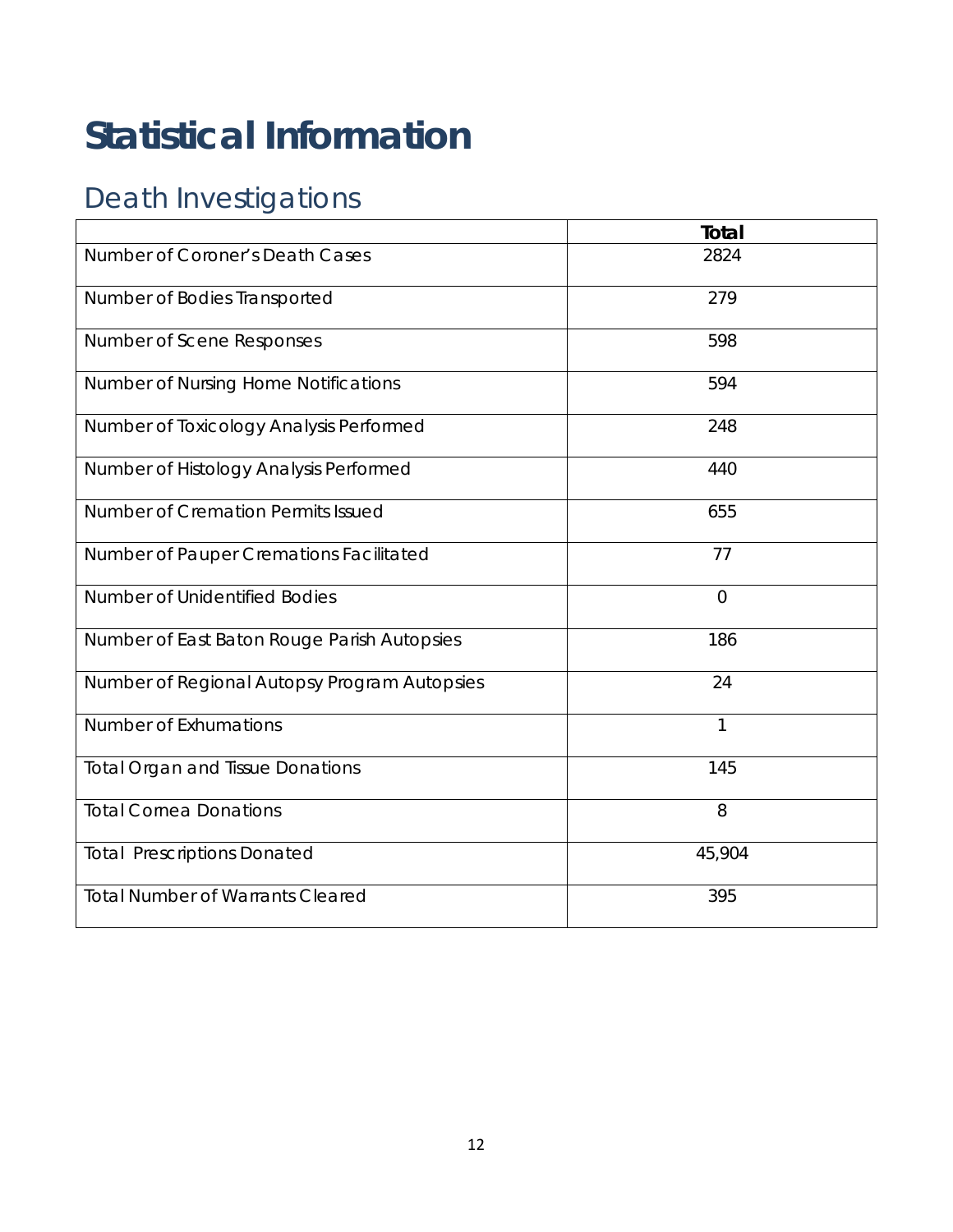<span id="page-12-0"></span>



Compared to 2011 data, there were 400 more natural deaths and 25 more accidental deaths investigated in 2012. Homicides increased in 2012 by 6, infant deaths and suicides increased by 2 each. The number of undetermined cases was unchanged from 2011. Overall, the Coroner's Office investigated 435 more deaths in 2012.



#### <span id="page-12-1"></span>**Graph 2: 2012 Coroner's Cases by Gender and Race**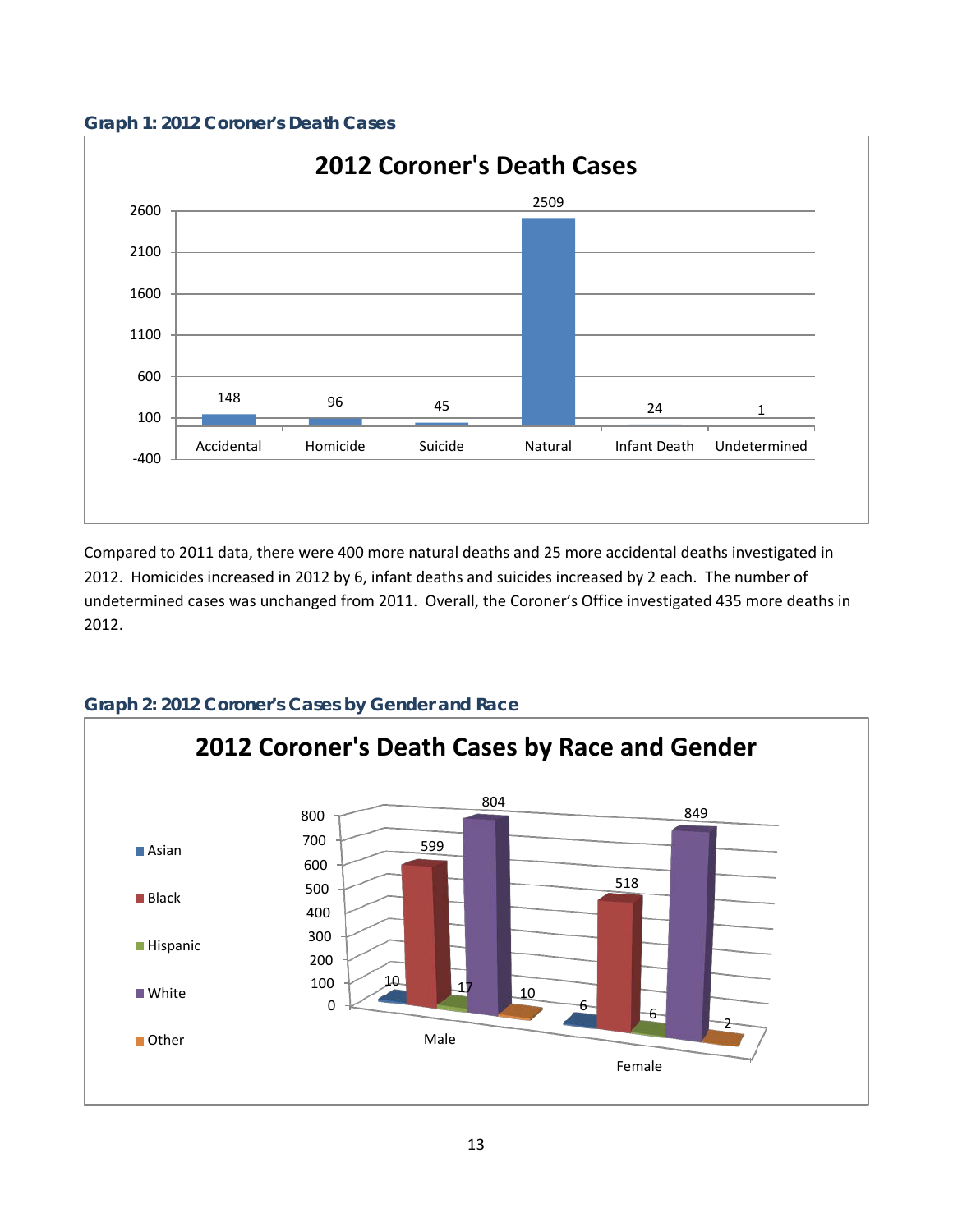

**Graph 3: 2012 Louisiana Organ Procurement Agency Organ and Tissue Donations**

#### <span id="page-13-0"></span>**Graph 4: 2012 Baton Rouge Eye Bank Cornea Donations**

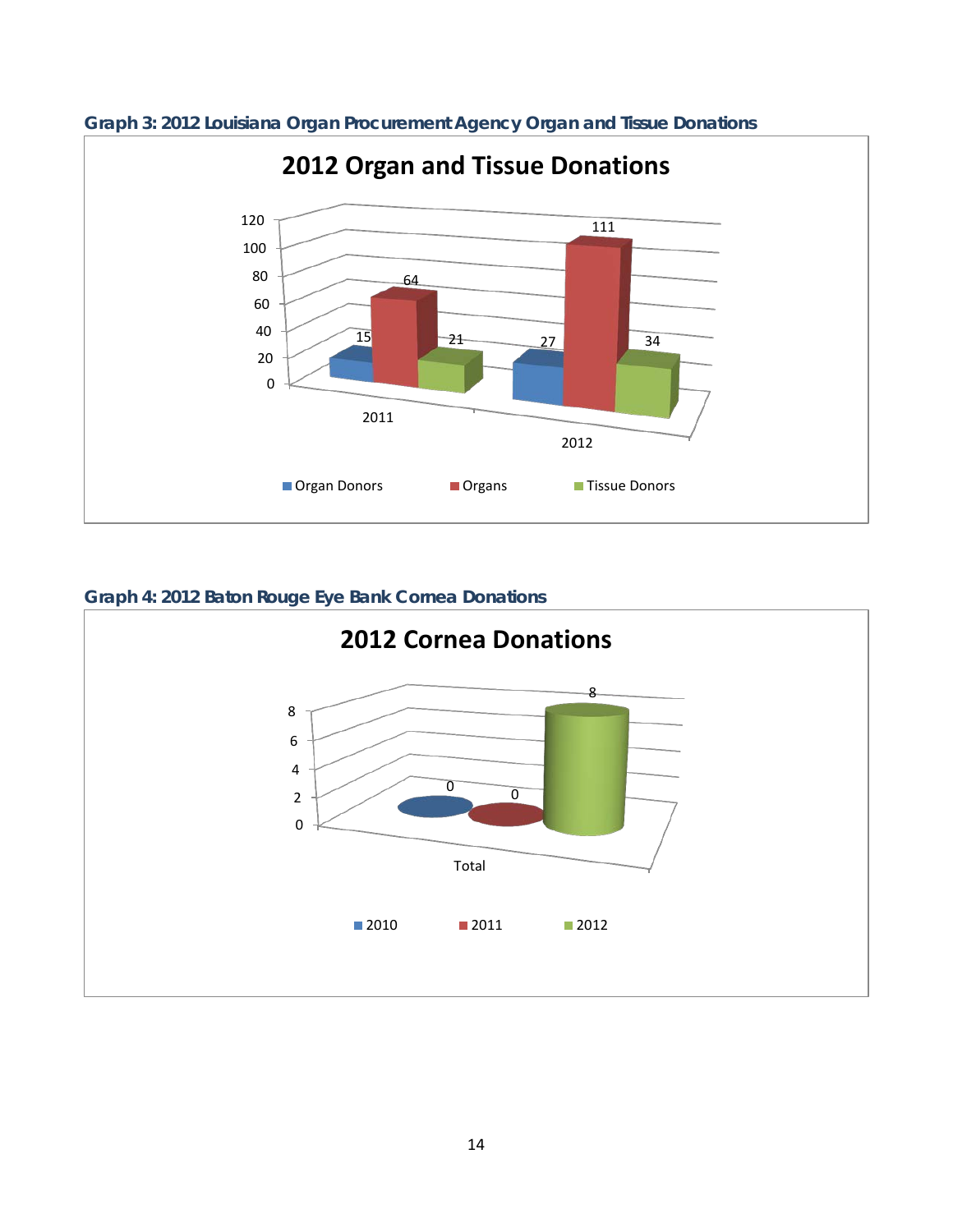### <span id="page-14-0"></span>Mental Health

#### <span id="page-14-1"></span>**Graph 5: Order of Protective Custody**



#### <span id="page-14-2"></span>**Graph 6: Coroner Emergency Certificate**

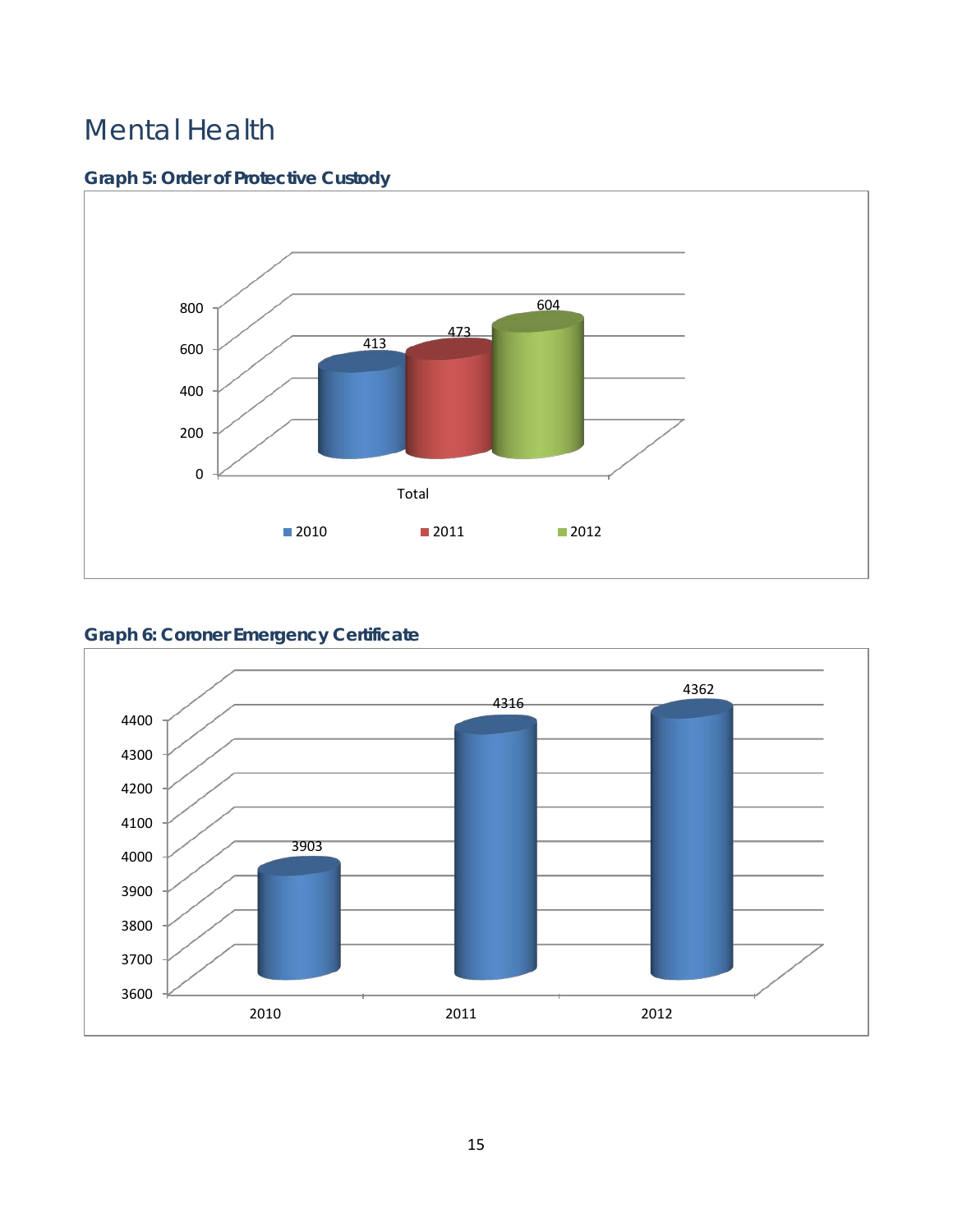<span id="page-15-0"></span>



### **Parish Comparisons**

#### <span id="page-15-1"></span>**Graph 8: 2011 Population Comparison**



East Baton Rouge Parish is the most populated parish in the State of Louisiana.